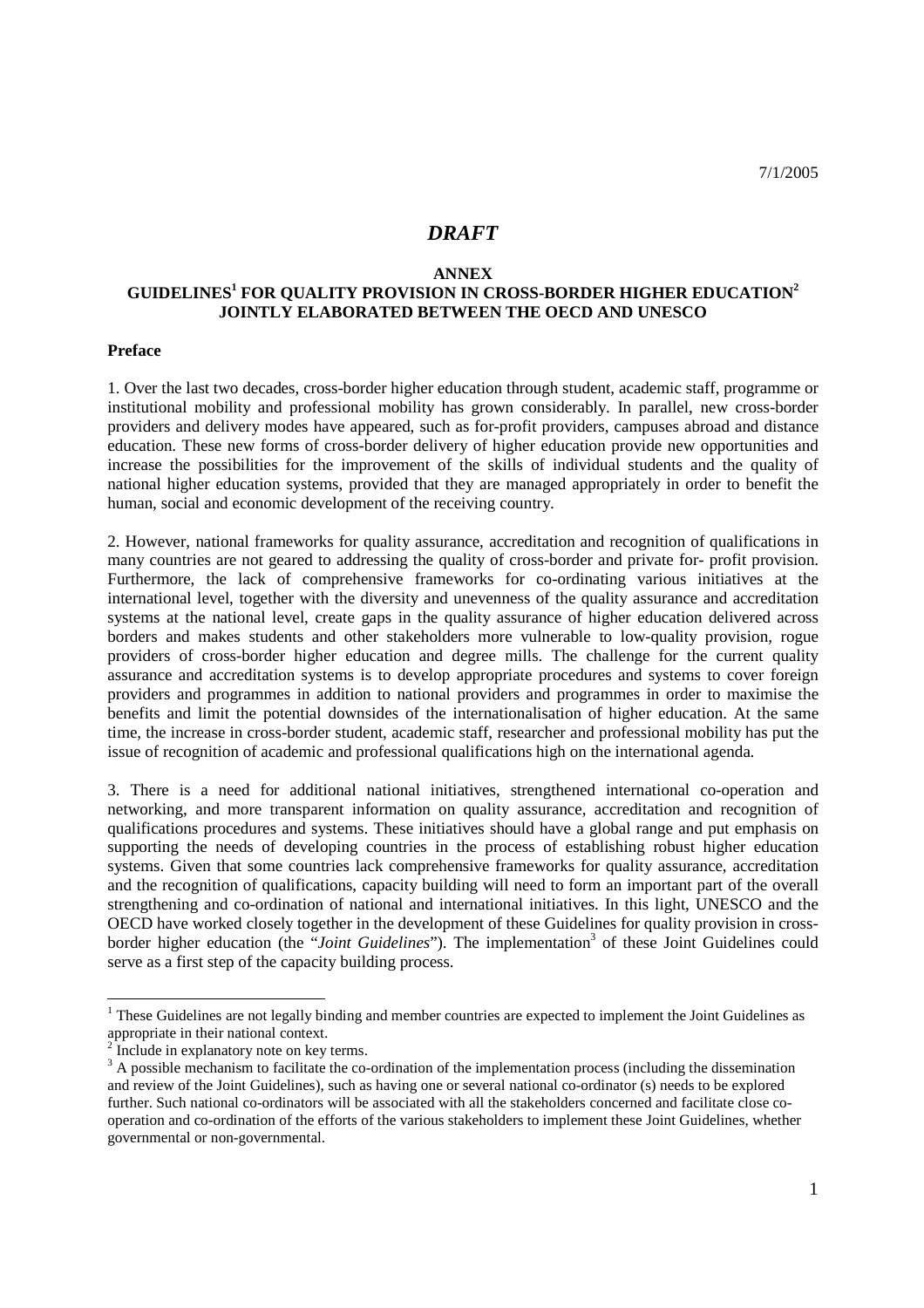4. The quality of a country's higher education sector and its assessment and monitoring is key not only to its social and economic well-being but is also a determining factor in the status of that higher education system at the international level. The establishment of quality assurance systems has become a necessity, not only for monitoring quality in higher education delivered within the country, but also for engaging in delivery of higher education internationally. As a consequence, there has been an impressive rise in the number of quality assurance and accreditation agencies for higher education in the past two decades. However, existing national quality assurance capacity often focuses exclusively on domestic delivery by domestic institutions.

5. The increased cross-border mobility of students, academic staff, professionals, programmes and providers presents challenges for existing national quality assurance and accreditation frameworks and agencies as well as for the systems for recognising foreign qualifications. Some of these challenges are described hereunder:

1) National capacity for quality assurance, accreditation and recognition of qualifications often do not cover cross-border and new modes of provision and/or providers of higher education such as distance education and for-profit providers. This increases the risk of students falling victims to misleading guidance and information, low-quality provision including rogue providers, degree mills that offer low quality educational experience and qualifications of limited validity and accreditation mills.

2) National systems and agencies for the recognition of qualifications may have limited knowledge and experience in dealing with cross-border and for-profit providers. In some cases, the challenge becomes more complicated due to foreign higher education providers that deliver qualifications that are not of comparable quality to those in their home country.

3) The increasing need to obtain national recognition of foreign or private for-profit qualifications may put greater pressure on national recognition agencies and systems and in turn may lead to administrative and legal problems and difficulties for the individuals concerned.

4) The professions depend on trustworthy, high-quality qualifications. It is essential that users of professional services have full confidence in the skills of qualified professionals. The increasing possibility of obtaining low-quality credentials could harm the professions themselves, and might in the long run undermine consumers' confidence in professional qualifications.

## **Scope of Joint Guidelines**

<u>.</u>

6. The Joint Guidelines aim to provide an international framework for quality provision in cross-border higher education that respond to these challenges. The purpose of the Joint Guidelines is to encourage those forms of cross-border delivery of higher education that respond to human and social development needs, provide new opportunities, widen access and increase the possibilities for improving the skills of individual students and to encourage initiatives to ensure that the quality and relevance of cross-border provision of higher education is managed appropriately to limit low quality provision and rogue providers.

7. The Joint Guidelines are based on the principle of mutual trust and respect among countries, but also recognise the importance of national authority and diversity of higher education systems. Countries attach a high importance to the retention of national sovereignty over higher education. Higher education is a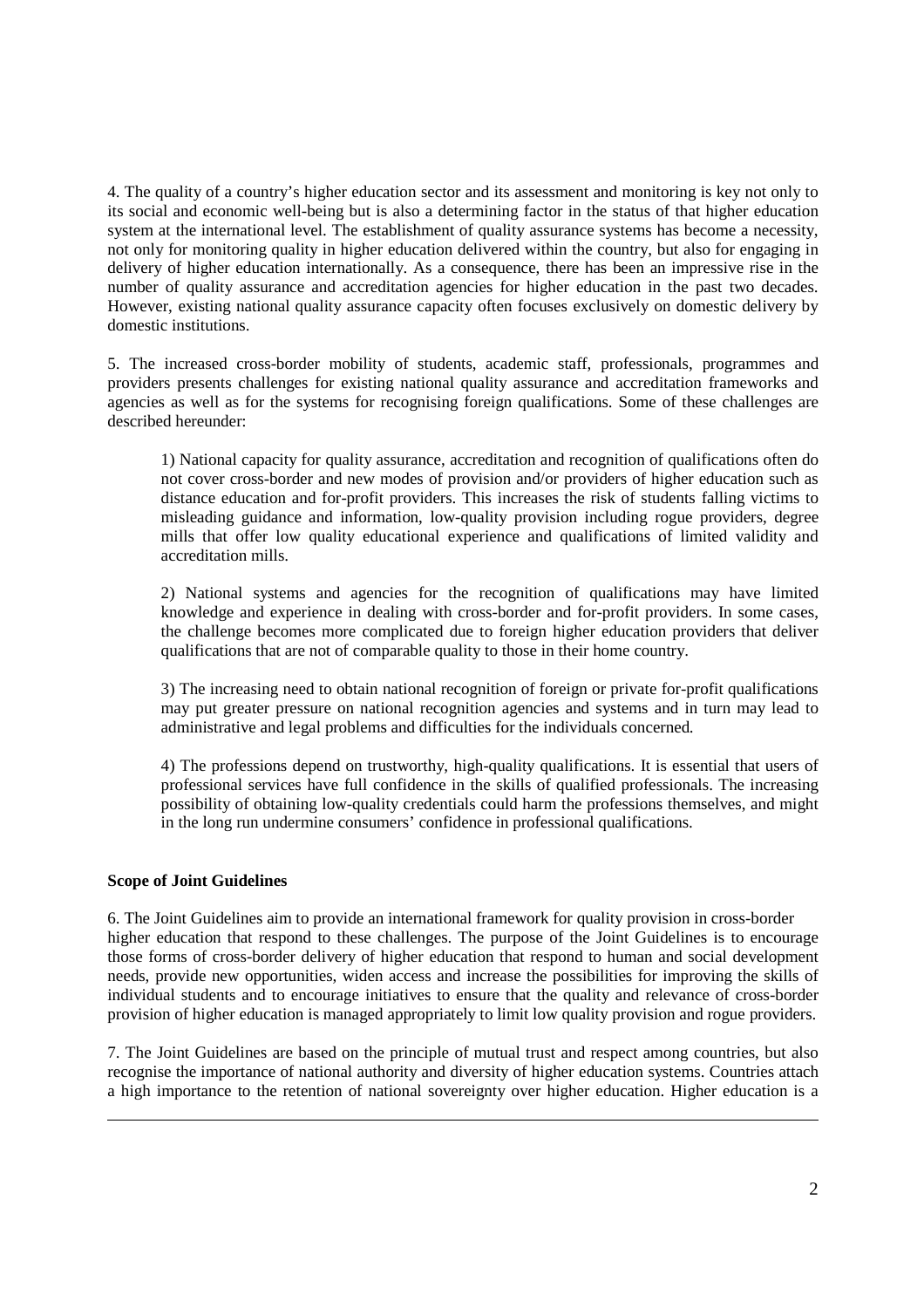vital means for expressing and nurturing national identity and its roots in national history, linguistic identity, cultural specificities and diversity, national economic development and social cohesion; it is therefore seen as a field of national policy-making. The Joint Guidelines also acknowledge that in some countries, there are several competent authorities in higher education.

8. The effectiveness of the Joint Guidelines strongly depends on the possibility of strengthening the capacity of national systems to assure the quality of higher education in developing countries. Strengthening ongoing capacity building initiatives by UNESCO as well as other multilateral agencies and bilateral donors in this area will sustain and be complementary to the Joint Guidelines. These initiatives should be supported by strong regional and national partners.

9. Furthermore, the Joint Guidelines acknowledge the important role of non-governmental organisations such as higher education associations, student bodies, academic staff associations, networks of quality assurance and accreditation agencies, recognition and credential evaluation bodies and professional bodies in strengthening international co-operation for quality provision in cross-border higher education. The Joint Guidelines aim to encourage the strengthening and co-ordination of existing initiatives by enhancing dialogue and collaboration among various bodies.

10. The Joint Guidelines recommend actions to six stakeholders: governments; higher education institutions/providers including academic staff; student bodies; quality assurance and accreditation agencies; qualification recognition and credential evaluation agencies, advisory and information centres; and professional bodies. Central to the Joint Guidelines is the belief that quality provision is a key means to protect students seeking to receive cross-border higher education.

#### **Guidelines for governments**

Governments can be influential in promoting adequate quality assurance, accreditation and recognition of qualifications in all countries and may have overall policy coordination in most higher education systems. In some countries, however, it is understood that the authority for overseeing quality assurance does not lie with the national government, and sometimes lies with non-governmental organisations.

In this context, it is recommended that governments:

1) Establish or encourage the establishment of a comprehensive and reasonable system of fair and transparent registration, or licensure, based on quality assurance criteria and procedures of the receiving country of all higher education providers including distance higher education.

2) Establish or encourage the establishment of a comprehensive capacity for reliable quality assurance and accreditation of higher education provided not only in the country, but also overseas, including consultation and coordination amongst the various competent bodies, recognising that quality assurance and accreditation of cross-border higher education provision involves both sending and receiving countries. All higher education institutions or providers, be they public or private, not-for-profit or forprofit, or national or foreign, should have access to the system in place for assuring the quality of higher education. Acces to this system, however, should be based on appropriate national regulation.

3) Provide clear and comprehensive information on the criteria and standards for registration, licensure, quality assurance and accreditation of cross-border higher education, their consequences on funding of students, institutions or programs, where applicable and their voluntary or mandatory nature.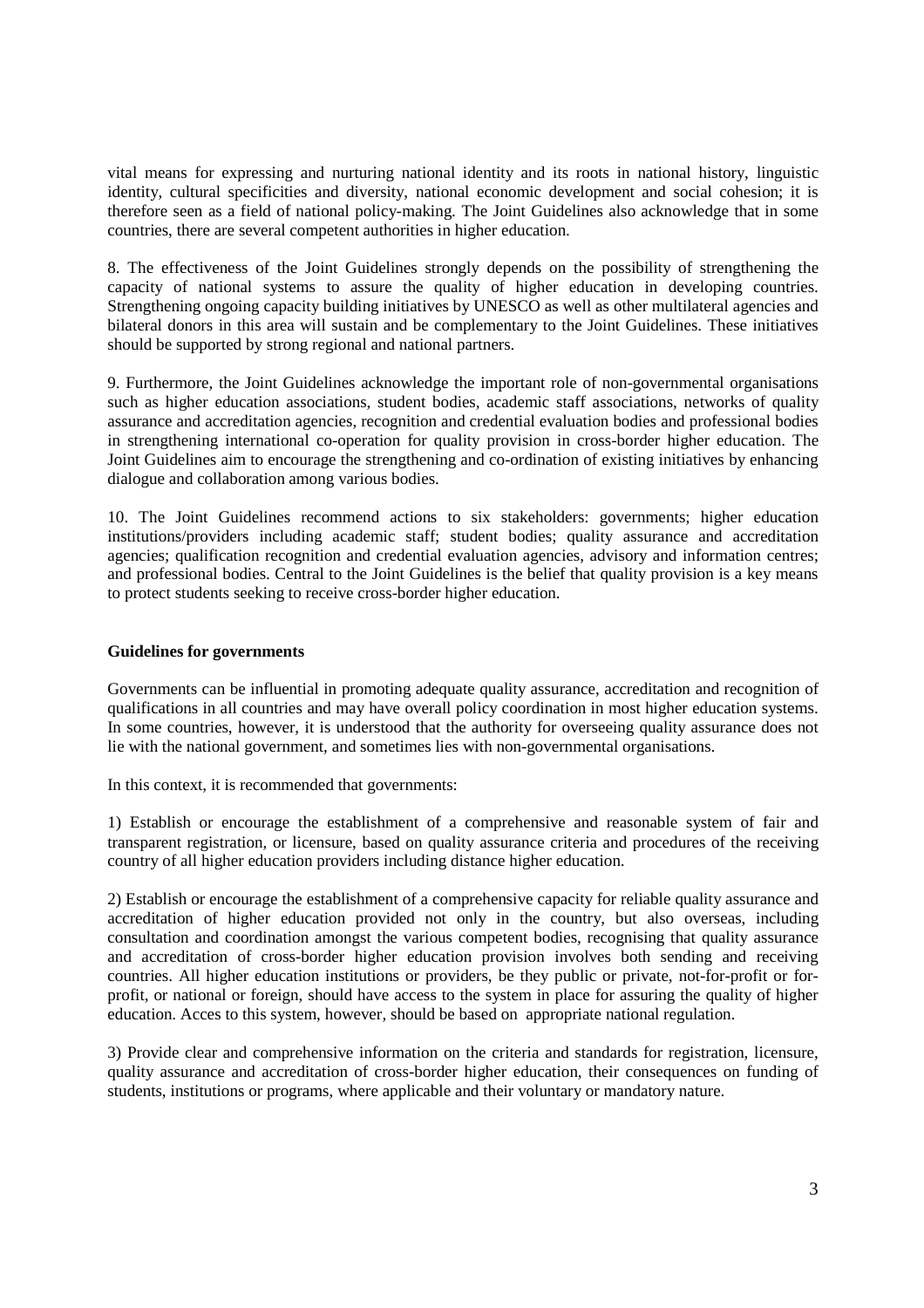4) Ratify and contribute to the development and/or updating of the appropriate UNESCO regional conventions on recognition of qualifications and establish national information centres as stipulated by the Conventions.

5) Where appropriate develop or encourage bilateral or multilateral recognition agreements, facilitating the recognition or equivalence of each country's qualifications based on the procedures and criteria included in reciprocal agreements.

6) Contribute to efforts to improve the accessibility at the international level of information on recognised higher education institutions/providers.

## **Guidelines for higher education institutions/providers4**

Commitment to quality by all higher education institutions/providers is essential. To this end, theactive and constructive contributions of academic staff are indispensable. Higher education institutions are responsible for the quality and social relevance of education and standards of qualifications provided in their name no matter where or how it is delivered.

In this context, it is recommended that higher education institutions/providers delivering cross-border higher education:

- 1) Ensure that the programme they deliver across borders and in their home country are of comparable quality and include a commitment to that effect in their mission statement.
- 2) Recognise that quality teaching and research is made possible by the quality of faculty and the quality of their working conditions that foster independent and critical inquiry. The UNESCO Recommendation concerning the Status of Higher Education Teaching Personnel<sup>5</sup> and other relevant instruments to support good working conditions and terms of service, collegial governance and academic freedom need to be respected by all institutions and providers
- 3) Develop, maintain or review current internal quality management systems that make full use of the competencies of stakeholders such as academic staff, administrators, and students and take full responsibility for delivering higher education qualifications comparable in standard in their home country and across borders. Furthermore, when promoting their programmes to potential students through agents, take full responsibility to ensure that the information and guidance provided by the agents are accurate and reliable.
- 4) Consult competent quality assurance and accreditation agencies and respect the quality assurance and accreditation systems of the receiving country when delivering higher education across borders, including distance education.
- 5) Share good practice through participating in sector organisations and inter-institutional networks at national and international levels.

available at http://portal.unesco.org/en/ev.php-

-

<sup>4</sup> An important and relevant initiative to this is the statement "Sharing Quality Higher Education Across Borders" by the International Association of Universities, the Association of Universities and Colleges of Canada, the American Council on Education and the Council on Higher Education Accreditation on behalf of higher education institutions worldwide.

URL\_ID=13144&URL\_DO=DO\_TOPIC&URL\_SECTION=201.html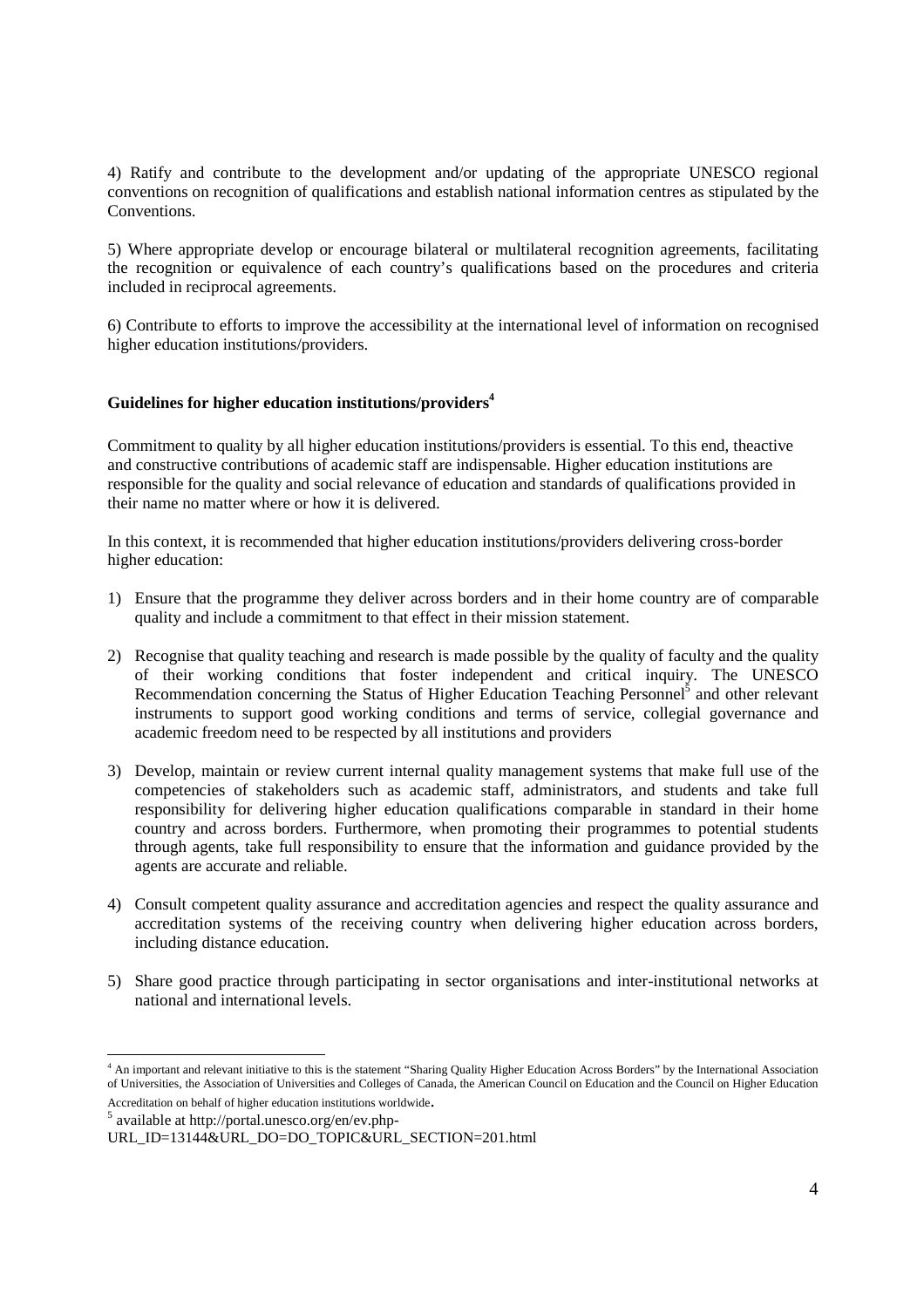- 6) Develop and maintain networks and partnership as tools and systems to facilitate the process of recognition by acknowledging each other's qualifications as equivalent or comparable
- 7) Where relevant, use codes of good practice such as the UNESCO/Council of Europe '*Code of good practice in the provision of transnational education'6* and other relevant codes such as the Council of Europe/UNESCO *Recommendation on Criteria and Procedures for the Assessment of Foreign Qualifications7* .
- 8) Provide accurate, reliable and easily accessible information on the criteria and procedures of external and internal quality assurance and the academic and professional recognition of qualifications they deliver and provide complete descriptions of programmes and qualifications setting out details of the knowledge, understanding and skills that a successful student should acquire. Higher education institutions/providers may collaborate especially with quality assurance and accreditation agencies and student bodies could facilitate the dissemination of information.
- 9) Ensure that cross-border higher education meet accepted national accounting and reporting standards in order to maintain transparency of the financial condition of the institution and/or educational programme offered.

## **Guidelines for student bodies**

As direct recipients of cross-border higher education and as part of the higher education community, students are also responsible for carefully scrutinising the information available and giving sufficient consideration in their decision making process.

In this context, it is recommended that the emergence of autonomous local, national and international student bodies be encouraged and that the student bodies:

1) Be involved as active partners at international, national and institutional levels in the development and maintenance of a quality provision of cross-border higher education.

2) Take active part in promoting quality provision, by increasing the awareness of the students of the potential risks such as misleading guidance and information, low-quality provision including rogue providers, degree mills that offer low-quality educational experience and qualifications of limited validity and accreditation mills and guiding them to accurate and reliable information sources on cross-border higher education. This could be done by increasing the awareness of the existence of these guidelines as well as taking an active part in their implementation.

3) Encourage students to ask appropriate questions when enrolling in cross-border higher education programmes. A list of relevant questions could be established by student bodies, including foreign students where possible, in collaboration with e.g. higher education bodies, quality assurance and accreditation agencies and qualifications recognition and credential evaluation agencies and advisory and information centres. Such a list should include the following questions: whether the foreign institution/provider is recognised or accredited by a trustworthy body and whether the qualifications delivered by the foreign institution/provider are recognised in the students' home country for both academic and professional purposes.

<sup>-</sup>6 Available at the following:

http://www.coe.int/T/E/Cultural\_Cooperation/ education/Higher\_education/Activities/Bologna\_Process/Code\_TNE.asp#TopofPage

 $7$  Available at the following:

http://www.coe.int/T/E/Cultural\_Cooperation/education/Higher\_education/ENIC\_Network/Recom\_Criteria\_Procedures.asp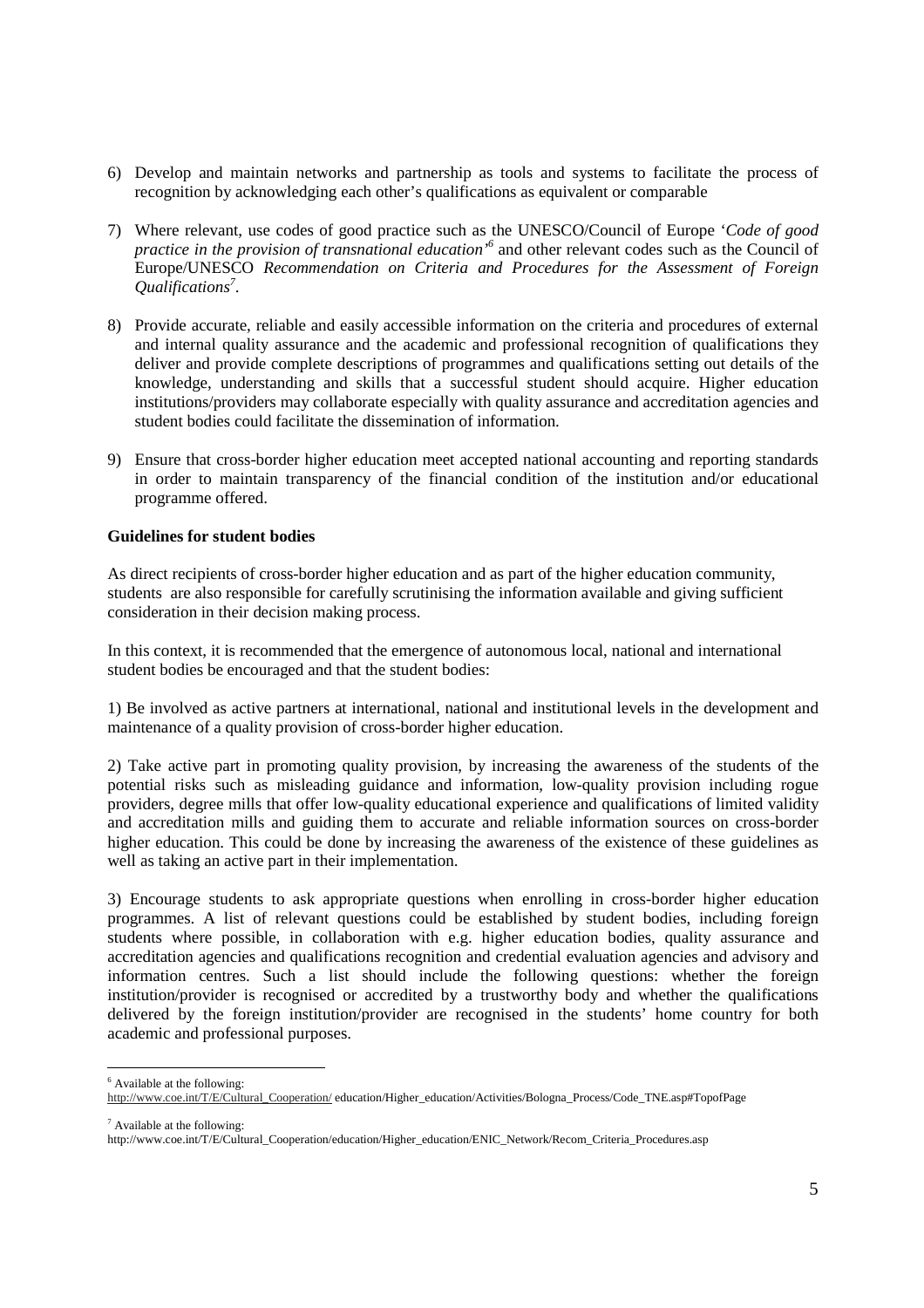#### **Guidelines for quality assurance and accreditation agencies**

In addition to internal quality management of institutions/providers, external quality assurance and accreditation systems have been adopted in more than 60 countries. Quality assurance and accreditation agencies are responsible for assuring the quality provision of higher education. The existing systems of quality assurance and accreditation often vary from country to country in terms of the definition of "quality", the purpose and function of the system including its link to funding of students, institutions or programmes, the methodologies used in quality assurance and accreditation, the scope and function of the responsible agency or unit, and the voluntary or compulsory nature of participation. While respecting this diversity, a co-ordinated effort among the agencies of sending and receiving countries is needed at regional and global level, in order to tackle the challenges raised by the growth of cross-border delivery of higher education, especially in new forms.

In this context, it is recommended that quality assurance and accreditation agencies:

1) Ensure that their quality assurance and accreditation arrangements include foreign and for-profit institutions/providers as well as distance education delivery and other new modes of educational delivery. This includes ensuring that assessment guidelines, standards and processes are transparent, consistent and appropriate to take account of the shape and scope of the national higher education system and adapt to changes and development in modes of provision and providers of higher education including cross-border provision.

2) Sustain and strengthen the existing regional and international networks or establish regional networks in regions that do not already have one that can serve as platforms to exchange information and good practice, disseminate knowledge, increase the understanding of international developments and challenges and improve the professional expertise of the agencies' staff and quality assessors. These networks could be used to improve awareness of degree and accreditation mills and develop monitoring and reporting systems that can lead to the identification of dubious degrees and dubious quality assurance and accreditation agencies.

3) Establish links to strengthen the collaboration between the agencies of sending country and receiving country and enhance the mutual understanding of different systems of quality assurance and accreditation. This may facilitate the process of assuring the quality of programmes delivered across borders and institutions operating across borders, including respecting the quality assurance and accreditation systems of the receiving countries.

4) Provide accurate and reliable information on the assessment standards and procedures as well as the effects of the quality assurance mechanism on the funding of students, institutions or programs where applicable. Quality assurance and accreditation agencies may Collaborate with other actors, especially higher education institutions/providers, academic staff, student bodies and qualifications recognition and credential evaluation agencies, advisory and information centres to facilitate the dissemination of such information.

5) Apply the principles reflected in current international documents on cross-border higher education such as the UNESCO/Council of Europe '*Code of Good Practice in the Provision of Transnational Education*'.

6) Reach mutual recognition agreements with other agencies on the basis of trust in and understanding of each other's professional practice and the development of systems of internal quality assurance and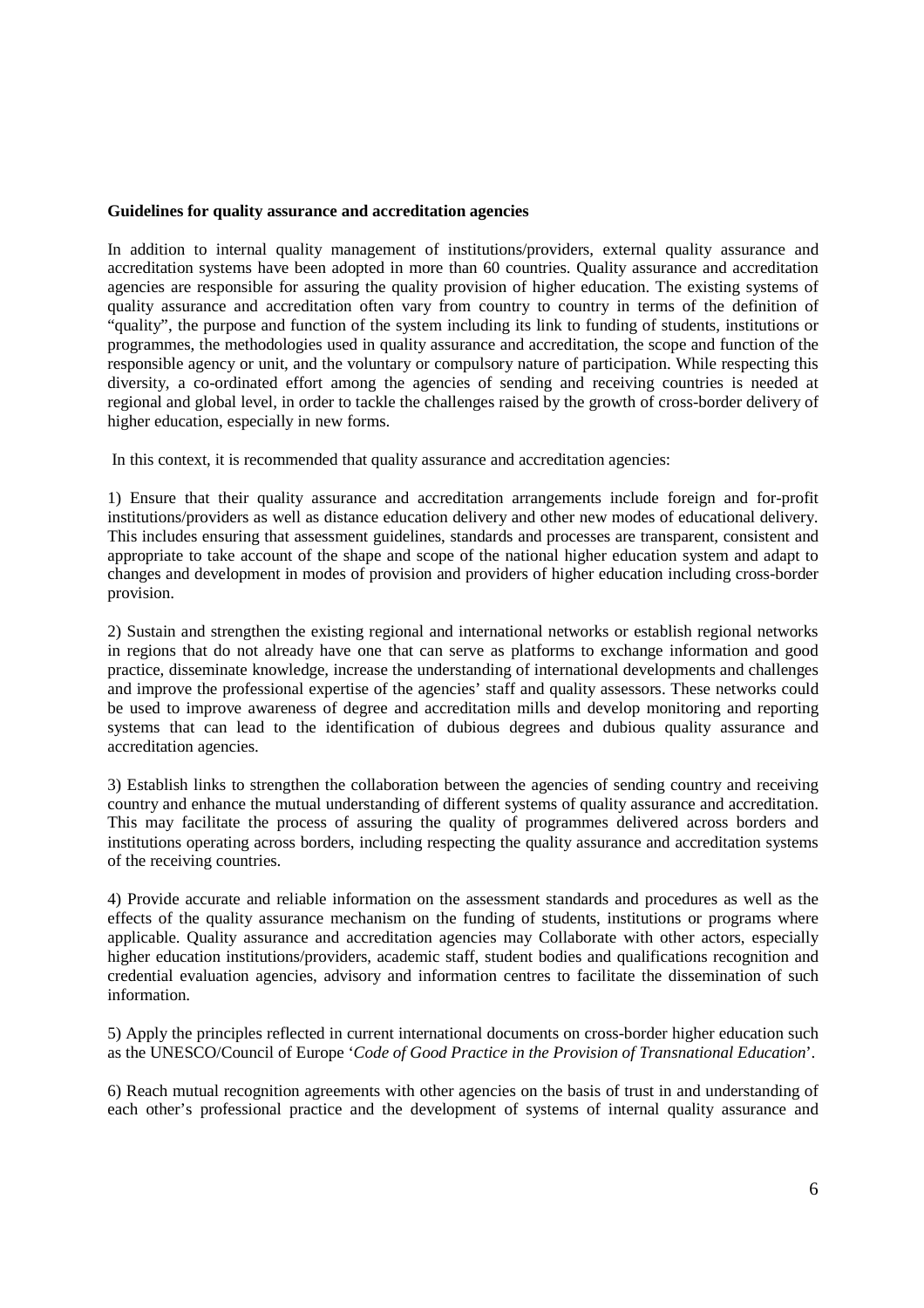regularly undergo external evaluations. Where feasible, start experiments in international evaluation or peer review of quality assurance and accreditation agencies.

7) Adopt procedures for the international composition of peer review panels, international benchmarking of standards, criteria and assessment procedures and undertake joint assessment projects to increase the comparability of evaluation activities of different quality assurance and accreditation agencies

#### **Guidelines for qualifications recognition and credential evaluation agencies, advisory and information Centres**

The UNESCO regional conventions on recognition of qualifications are the most significant instruments for the international higher education community and governments to facilitate the fair recognition of higher education qualifications, including the assessment of foreign qualifications resulting from crossborder mobility of students and skilled professionals and cross-border provision of higher education.

Building upon existing initiatives, there is a need for further international efforts to facilitate the process of recognition of academic qualifications by making the systems more transparent and comparable.

In this context, it is recommended that qualifications recognition and credential evaluation agencies, advisory and information centres:

1) Establish and maintain regional and international networks that can serve as platforms to exchange information and good practice, disseminate knowledge, increase the understanding of international developments and challenges and improve the professional expertise of the agencies' staff.

2) Strengthen the cooperation with quality assurance and accreditation agencies to facilitate the process of determining whether a qualification meets basic quality standards and engage in cross-border cooperation and networking with quality assurance and accreditation agencies. This cooperation should be pursued both at regional and cross-regional level.

3) Establish and maintain contacts with higher education institutions, student bodies, professional bodies and employers to share the information and improve the links between academic and professional qualification assessment methodologies.

4) Where possible, address the professional recognition of qualifications in the labour market and provide necessary information on professional recognition, both to those who have a foreign qualification and to employers. Given the increasing scope of the international labour markets and growing professional mobility, collaboration and co-ordination with professional associations are recommended for this purpose.

5) Use codes of practice such as the Council of Europe/UNESCO *Recommendation on Criteria and Procedures for the Assessment of Foreign Qualifications* and other relevant codes of practice to increase the public's confidence in their recognition procedures, and to reassure stakeholders that the processing of requests is conducted in a fair and consistent manner.

6) Provide clear information on the criteria for the assessment of qualifications, including qualifications resulting from cross-border provision.